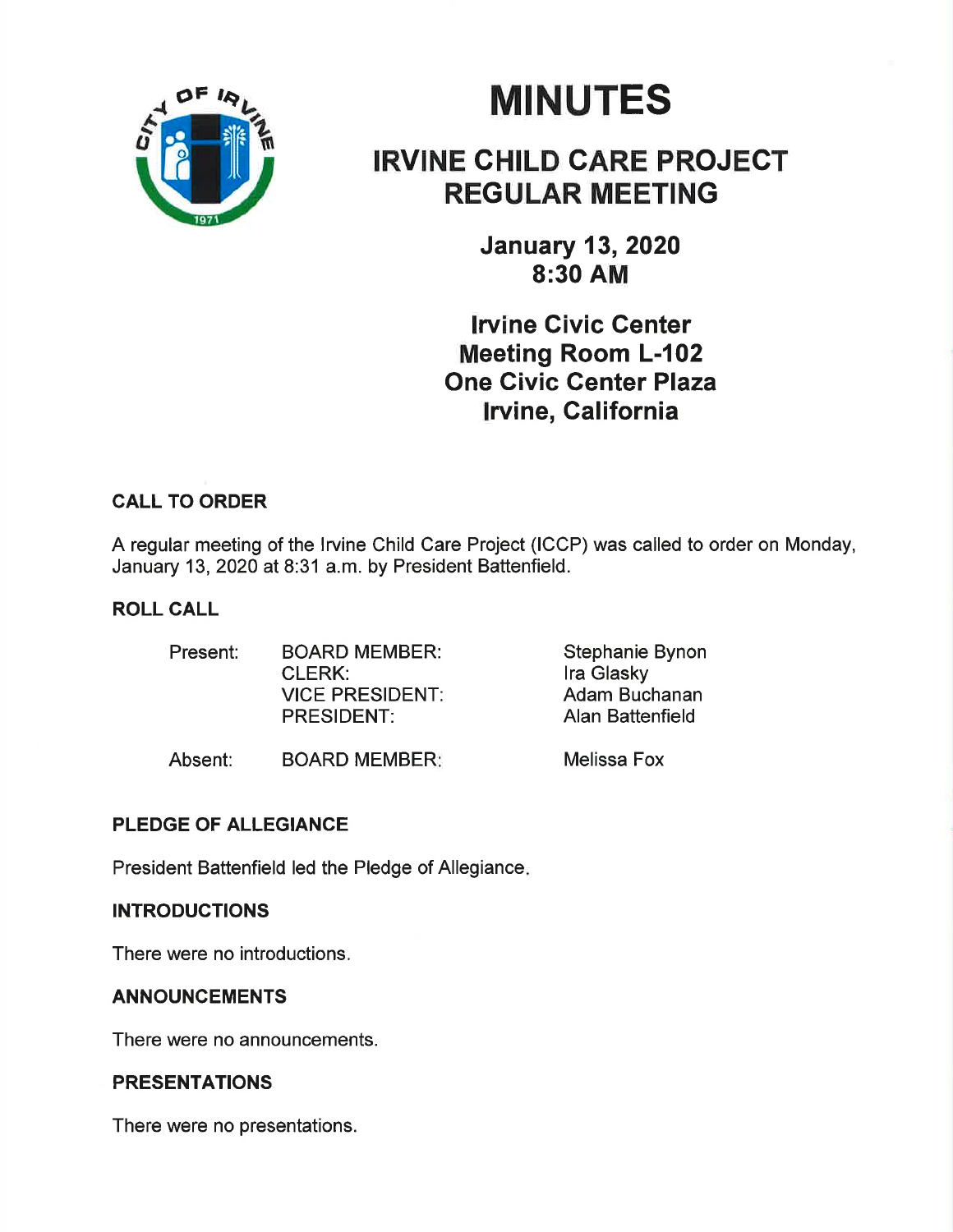#### ADDITIONS AND DELETIONS TO THE AGENDA

There were no additions or deletions to the agenda.

#### PUBLIC COMMENTS

There were no public comments.

#### CONSENT CALENDAR

#### Moved by Glerk Glasky, seconded by Board Member Bynon, to approve Consent Calendar items 1 through 13.

The motion carried as follows

Ayes: 4 Battenfield, Buchanan, Bynon, Glasky

Absent: 1 Fox

#### 1. APPROVAL OF IRVINE CHILD CARE PROJECT MINUTES

AGTION: Approved minutes of the lrvine Child Care Project regular meeting of November 4,2019.

#### 2. WARRANT REQUEST - CONTINUING DEVELOPMENT, INC.

ACTION: Approved payment of \$50,760.29 to Continuing Development, lnc. for child care development services for November 1-30, 2019.

#### 3. WARRANT REQUEST - CONTINUING DEVELOPMENT, INC.

AGTION: Approved payment of \$9,676.95 to Continuing Development, lnc. for child care development services for July through October 2019.

#### 4. WARRANT REQUESTS - IRVINE CHILDREN'S FUND (ICF) SCHOLARSHIPS

AGTION: Approved payments for warrants totaling the amount of \$10,777.50 for ICF Scholarships during the month of November 2019.

- \$8,881.00 to Rainbow Rising
- . \$1,679.00 to Kids Stuff
- \$ 0.00 to Continuing Development, Inc.
- \$ 217.50 to Dolphin Club<br>● \$ 0.00 to Creekers Clu
- \$ 0.00 to Creekers Club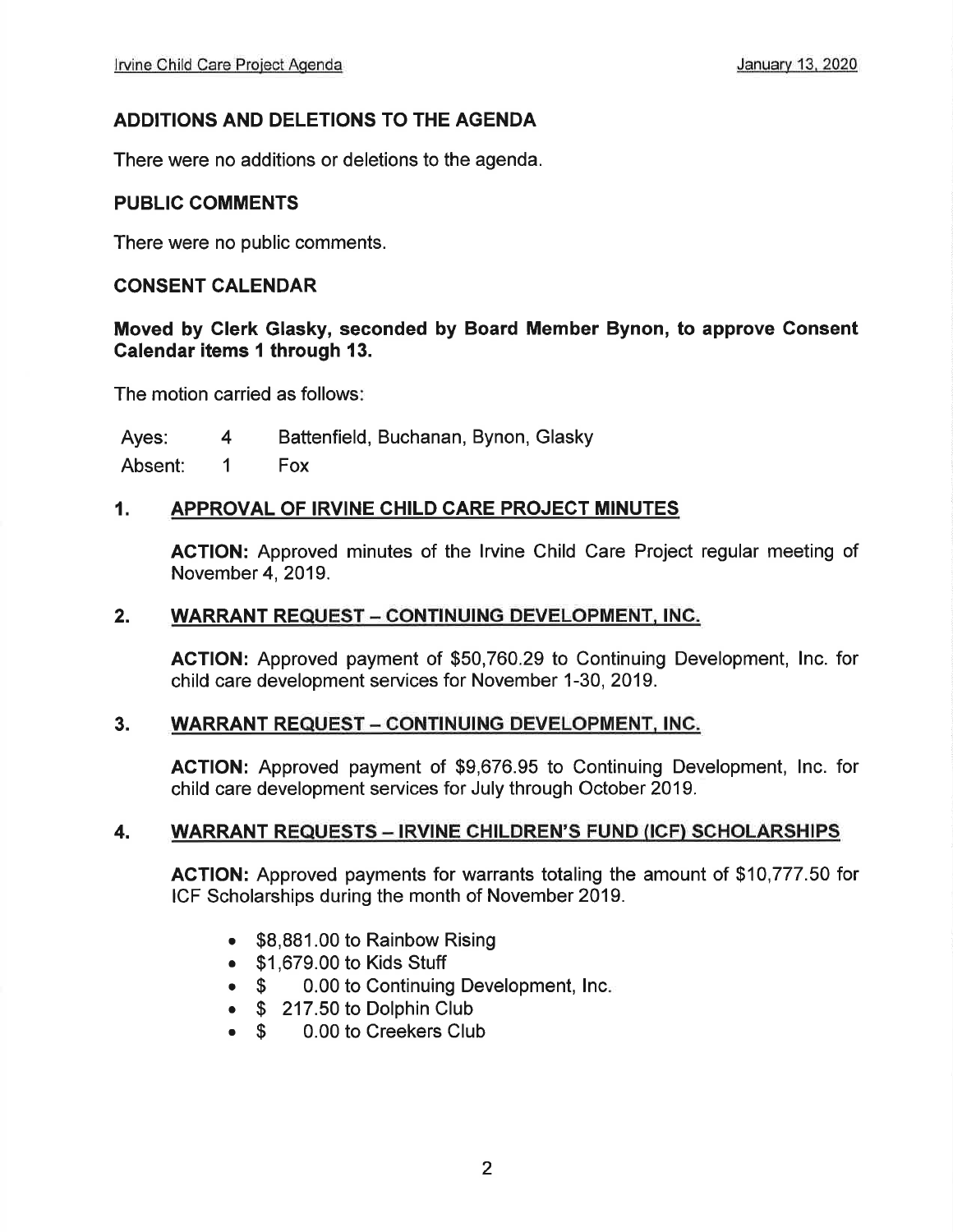#### 5. WARRANT REQUEST - CITY OF IRVINE

AGTION: Approved payment of \$38,044.01 to the City of lrvine for Program Administration, Grant Administration, and Supplies for the month of November 2019.

- . \$36,959.01 for Program Administration
- \$ 1,085.00 for Grant Administration<br>● \$ 0.00 for Supplies
- 0.00 for Supplies

#### 6. WARRANT REQUEST - IRVINE UNIFIED SCHOOL DISTRICT (IUSD)

ACTION: Approved payment of \$69,646.76 for Facilities and Financial Support Services, Utilities, Custodial Services, Custodial Equipment Amortization and payment for sale of IUSD-owned portables to ICCP for the month of November 2019.

- \$44,452.92 for Custodial Services
- \$ 675.00 for Custodial Equip Amortization
- . \$10,589.42 for Payment of Portable Purchase
- $\bullet$  \$ 7.262.75 for Utilities
- \$ 6,666.67 for Facilities & Financial Support

#### WARRANT REQUEST.IRVINE UNIFIED SCHOOL DISTRIGT (IUSD) WORK ORDER CHARGE BACKS 7

AGTION: Approved payment of \$25,182.96 for ICCP Work Order charge backs for July through November 2019.

- \$14,680.81 for Work Order charge backs
- \$10,502.15 for Rehab & Repair Work Order charge backs
	- $\bullet$  \$8,646.78 Meadow Park
	- $•$  \$1,855.37 Brywood

#### 8. IRVINE CHILD CARE PROJECT (ICCP) PAYMENTS FOR DECEMBER 2019

AGTION: Reviewed and approved December 2019 payments attached

#### 9. IRVINE CHILD CARE PROJECT (ICCP) EXPENSES PAID BY IRVINE UNIFIED SCHOOL DISTRICT (IUSD)

ACTION: Reviewed and accepted attached invoices in the total amount of \$85,734.00 paid by IUSD on behalf of ICCP.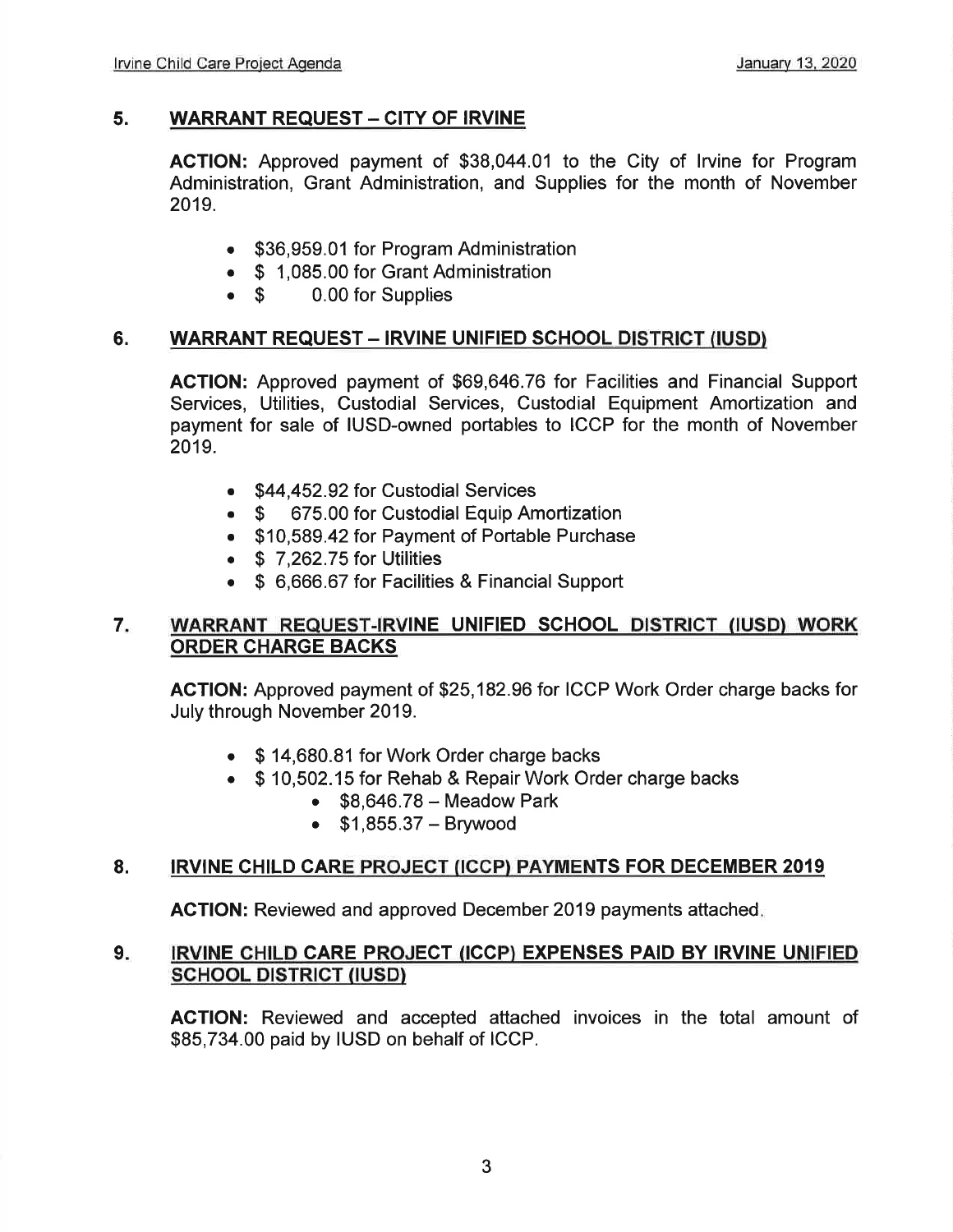#### 10. DEPOSIT OF STATE GRANT APPORTIONMENT

ACTION: Authorized the deposit of grant funds from the State Department of Education into the appropriate account as follows:

| $\bullet$ \$27,218.00 | 01-005-50100-8290 |
|-----------------------|-------------------|
|                       |                   |
|                       |                   |

- $\bullet$  \$12,513.00 01-005-50100-8290
- . \$ 82,098.00 01-005-50100-8590

#### 11. DEPOSIT OF SCHOLARSHIP FUNDS FROM IRVINE CHILDREN'S FUND (ICFì

AGTION: Authorized the deposit of funds from ICF into the appropriate account as follows:

| 01-005-712-00-8689<br>390.82<br>$\bullet$ \$ |
|----------------------------------------------|
|----------------------------------------------|

 $\bullet$  \$ 9,415.11 01-005-712-00-8699

#### 12. PROGRAM ASSESSMENT REVIEW COMMITTEE (PARC) VISITS

ACTION: PARC recommends the Board approve lease renewal for Alderwood Rainbow Rising, Brywood Kids Stuff, Cadence Park Rainbow Rising, Canyon View Child Development Center, Culverdale Rainbow Rising, Eastshore Dolphin Club, Eastwood Rainbow Rising, Greentree Rainbow Rising, Meadow Park Rainbow Rising, Oak Creek Child Development Center, Portola Springs Rainbow Rising, Springbrook Child Development Center, Stonegate Child Development Center, University Park Child Development Center, and Westpark Rainbow Rising.

#### 13. IRVINE CHILD CARE PROJECT MEMBER AT LARGE RE.APPOINTMENT

ACTION: Re-appointed Stephanie Bynon to the ICCP Board of Directors to serve for a regular term of office to commence February 1, 2020 through January 2021.

#### BOARD BUSINESS

#### 14. FISCAL YEAR 2018.19 FINANCIAL YEAR-END AUDIT

AGTION: John Fogarty, lrvine Unified School District (IUSD) Assistant Superintendent/Chief Financial Officer, presented the item. There were no findings in the audit.

#### REPORTS

#### 15. FACILITIES AND BUDGET REPORT - JOHN FOGARTY

Report included in packet was reviewed